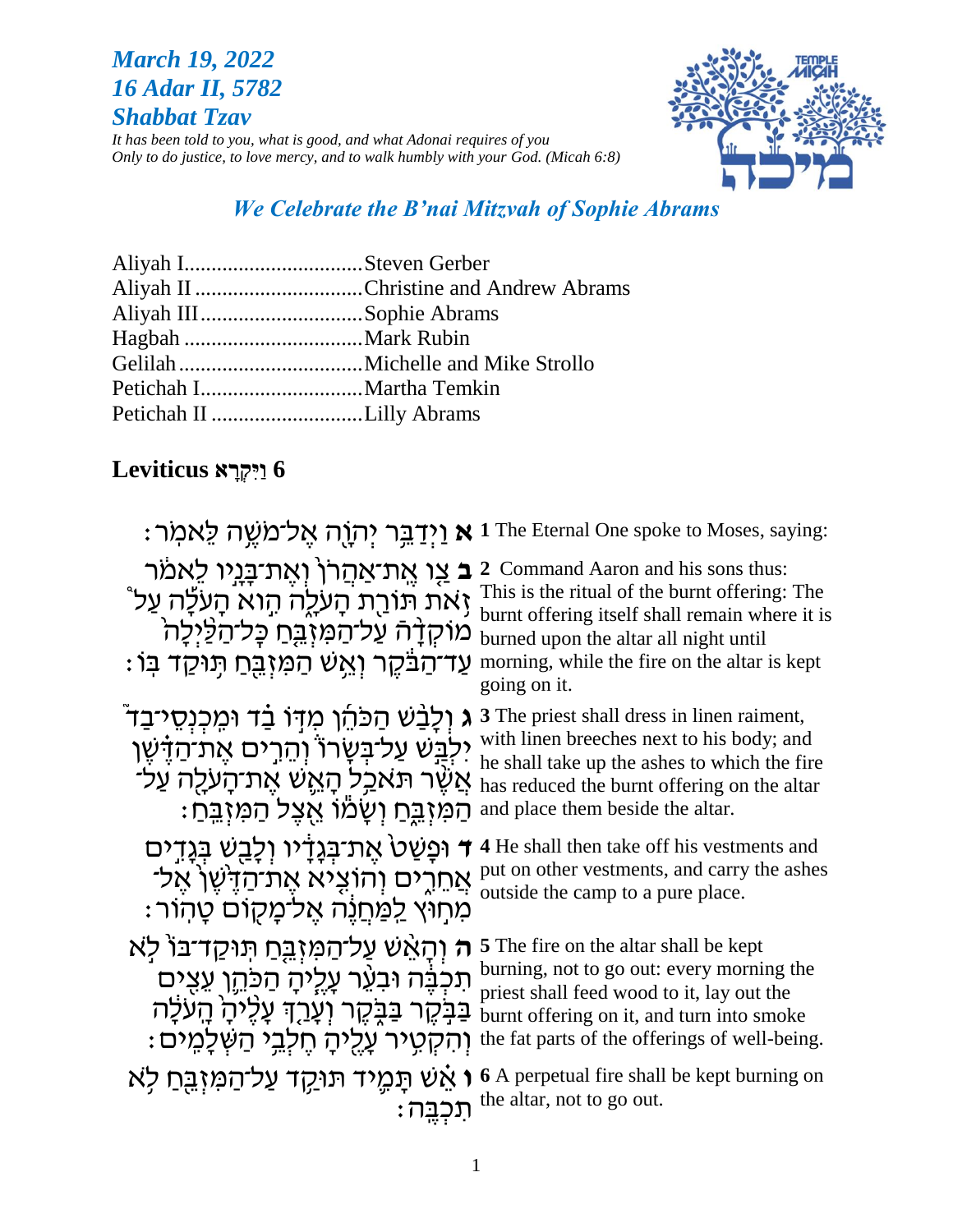| <b>ז</b> וְזָאת תּוֹרֻת הַמִּנְחֶה הַקְרֵב<br>אֹתֶׂהּ בְּנֵיֹאַהֲרוֹ לִפְנֵי יְהֹוָה אֶל־פְּנֵי<br>ּהַמִּיְבֵחַ                                                                                     | <b>7</b> And this is the ritual of the meal offering:<br>Aaron's sons shall present it before the<br>Eternal, in front of the altar.                                                                                                                                                 |
|-----------------------------------------------------------------------------------------------------------------------------------------------------------------------------------------------------|--------------------------------------------------------------------------------------------------------------------------------------------------------------------------------------------------------------------------------------------------------------------------------------|
| ח וְהֵרִים מִמֶּנוּ בְּקֻמְּצׁוֹ מִסְלֶת<br>הַמִּנְחָה וּמִשַּׁמְנָה וְאֵת כָּל־הַלְבֹּנָה<br>אֲשֶׁר עַל־הַמִּנְחֶה וְהִקְטָיר הַמִּזְבֵּׁחַ<br>ּרֵיחַ נִיחֶחַ אַזְכָּרְתָה לַיּהוֶה:               | <b>8</b> A handful of the choice flour and oil of<br>the meal offering shall be taken from it,<br>with all the frankincense that is on the meal<br>offering, and this token portion shall be<br>turned into smoke on the altar as a pleasing<br>odor to the Eternal.                 |
| ָט וְהַנּוֹתֶרֶת מִמֶּׁנָּה יאכְלִוּ אַהֲרָן<br>וּבָגֶיו מַצָּוֹת תֵּאָכֵל בִּמְקִוּם קָדֹּשׁ<br><u>ּבַּחֲצ</u> ָר אִהֱל־מוֹעֵד יאכִלוּהָ                                                           | <b>9</b> What is left of it shall be eaten by Aaron<br>and his sons; it shall be eaten as<br>unleavened cakes, in the sacred precinct;<br>they shall eat it in the enclosure of the Tent<br>of Meeting.                                                                              |
| י לְא תֵאָפֶה תָמֵץ חֵלְקֶם נָתַתִּי<br>אתָה מֵאִשֶּׁי קָדֶשׁ קֵדָשִׁים הוא<br>ּכַּחַטֶּאת וְכַאַשַׁם                                                                                               | <b>10</b> It shall not be baked with leaven; I have<br>given it as their portion from My offerings<br>by fire; it is most holy, like the purgation<br>offering and the reparation offering.                                                                                          |
| יא כָּל־זָבֶّר בִּבְגֵי אַהֲרֹן יְאַכְלֶנָּה<br>חָק־עוֹלָם לִדְרְתֵיּכֶם מֵאַשֵּׁי יִתְוֶה<br>ּכָּל אֲשֶׁר־י <u>ַגְּ</u> ע בָּהֶם יִקְדָשׁ                                                          | 11 Only the males among Aaron's<br>descendants may eat of it, as their due for<br>all time throughout the ages from the<br>Eternal's offerings by fire. Anything that<br>touches these shall become holy.                                                                            |
| <b>יב</b> וַיְדַבֵּר יְהוָה אֶל־מַשֵּׁה לֵאמִר:                                                                                                                                                     | 12 The Eternal One spoke to Moses,<br>saying:                                                                                                                                                                                                                                        |
| אֲשֶׂר־יַקְרְיבוּ לַיהוֹוֹה <sup>גַ</sup> יוֹם הַמָּשַׂח<br>occasion of his anointment: a tenth occasion of his anointment: a tenth o<br><i>eifah</i> of choice flour as a regular mea<br>: בַעֲרֵב | וֹת קַרְבַּךְ אַחֲלֹן וּבְנָיו 13 This is the offering that Aaron and his<br>occasion of his anointment: a tenth of an<br>eifah of choice flour as a regular meal<br>offering, half of it in the morning and half תַּמְיד מַחֲצִיתָה בַּבֹּקֶר וּמַחֲצִיתָה<br>of it in the evening, |
| <b>יד</b> עַל־מַחֲבַ֫ת בַּשֶּׁכֶּוּ תֵּעֲשֶׂה<br>ְמֶרְבֶּכֶת תְּבִיאֱנָה תַּפִינֵי מִנְחַת<br>פִּתִּים תַּקְרֵיב רֵיחַ־נִיחִחַ לַיהוֵה :                                                            | 14 shall be prepared with oil on a griddle.<br>You shall bring it well soaked, and offer it<br>as a meal offering of baked slices, of<br>pleasing odor to the Eternal.                                                                                                               |
| <b>טו</b> וְהַכֹּהֵן הַמָּשֶׁיחַ תַּחִתָּיו מִבָּנָיו<br>יַעֲשֶׂה אַתָּהּ חָק־עוֹלֶם לַיהוַה<br>כָּלְיל תַקְטַר:                                                                                    | 15 And so shall the priest, anointed from<br>among his sons to succeed him, prepare it;<br>it is the Eternal's-a law for all time-to<br>be turned entirely into smoke.                                                                                                               |
| <b>טז</b> וְכָל־מִנְחַת כּהֵן כָּלִיל תִּהְיֶה                                                                                                                                                      | <b>וֹכְל־מִנְרַ 16</b> So, too, every meal offering of a priest<br>לא תֵאָכֵל shall be a whole offering: it shall not be caten.                                                                                                                                                      |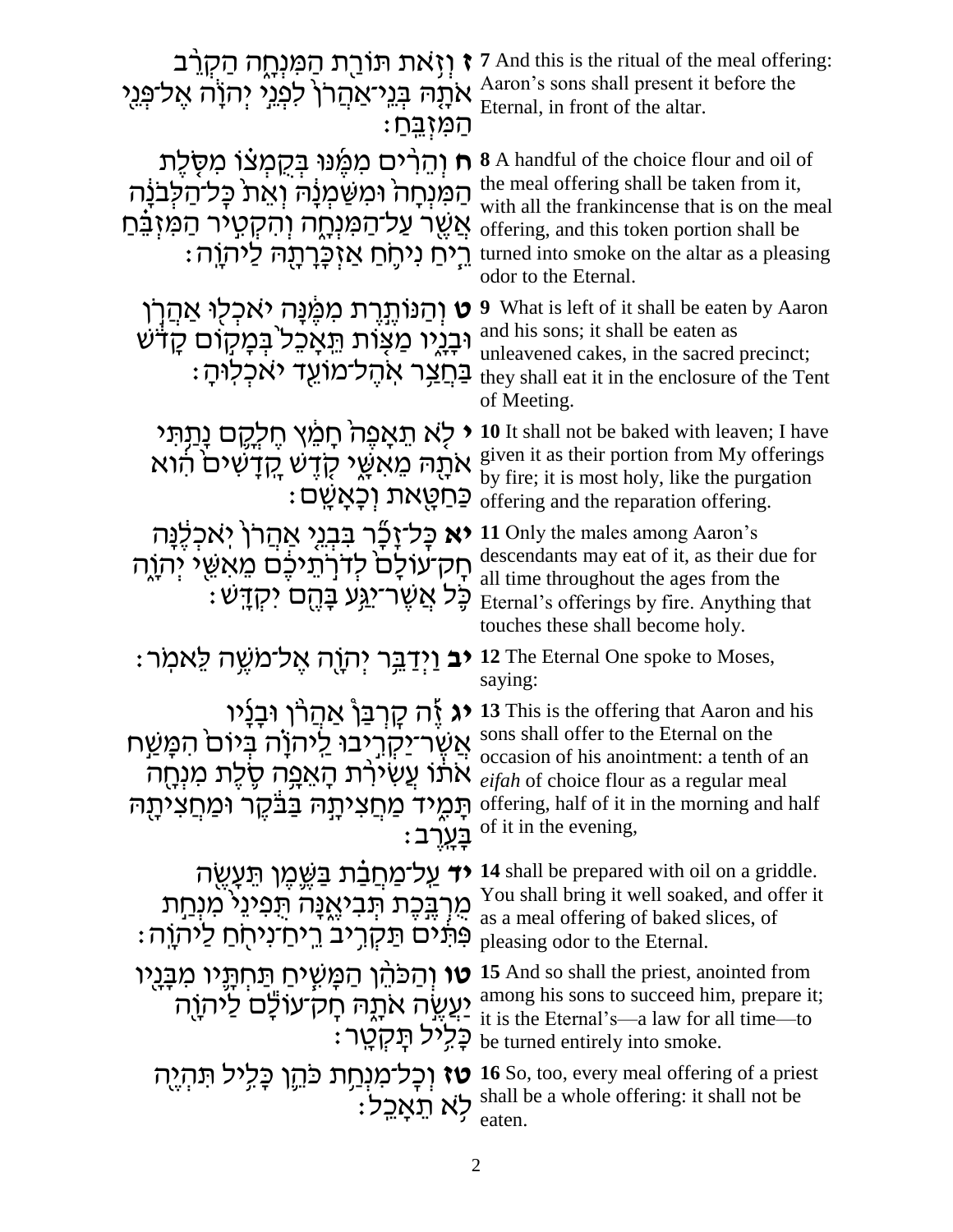| יז וַיִּדַבֵּר יִתְוָה אֱל־מַשֶּׁה לֵאמְר:                                                                                                                                             | 17 The Eternal One spoke to Moses,<br>saying:                                                                                                                                                                                  |
|----------------------------------------------------------------------------------------------------------------------------------------------------------------------------------------|--------------------------------------------------------------------------------------------------------------------------------------------------------------------------------------------------------------------------------|
| יח דַּבֶּר אֶל־אַהֲרֹן וְאֶל־בָּנָיו לֵאמֹר<br>זָאת תּוֹרֻת הַחַטָּאת בּמִקוֹם<br>ְאֲשֶׁרْ תַּשָּׂחֵט הָעֹלָה תַּשָּׁחֵט<br>ְהַחַטָּאת לִפְגֵי יְהֹוָה קָדֵשׁ קֵדָשִׁים<br>: הוא holy. | 18 Speak to Aaron and his sons thus: This<br>is the ritual of the purgation offering: the<br>purgation offering shall be slaughtered<br>before the Eternal, at the spot where the<br>burnt offering is slaughtered: it is most |
| <b>יט</b> הַכּהֵן הַמְחַטֵּא אתָה יאכְלֶנָּה<br>בִּמְקָוֹם קָדֹשׂ וַיָּאָכֶל <u>בְּחֲ</u> צְר אָהֶל                                                                                    | 19 The priest who offers it as a purgation<br>offering shall eat of it; it shall be eaten in<br>the sacred precinct, in the enclosure of the<br>Tent of Meeting.                                                               |
| ּכֶּל אֲשֶׁר־י <u>ַג</u> ְּע בִּבְשָׂרָהּ יִקְדֶשׁ<br>כ<br>וַאֲשֶׁר יָיֶה מִדָּמָה עַל־הַבֶּנֶד אֲשֶׁר<br>יַיֶּה עַלֶּיהַ תִּכְבֶּס בִּמְקוֹם קַדְשׁׁ                                  | 20 Anything that touches its flesh shall<br>become holy; and if any of its blood is<br>spattered upon a garment, you shall wash<br>the bespattered part in the sacred precinct.                                                |

# **Haftarah for Tzav: 2 Samuel 11:25-27**

| <b>כה</b> וַיֹּאמֵר דָּוֹד אֵל־הַמַּלְאָךָ                     | 25 Whereupon David said to the<br>messenger, "Give Joab this message: 'Do |
|----------------------------------------------------------------|---------------------------------------------------------------------------|
| כּה־תאמַר אֵל־יוֹאַב <sup>י</sup> אַל־יֵרֵע                    | not be distressed about the matter. The                                   |
| בְּעֵינֶיךֹ אֶת־הַדָּבָר הַזֶּה כִּי־כָזָה                     | sword always takes its toll. Press your                                   |
| ַתּא <u>כְ</u> ל הֶחֶרֶב הַחֲזֵק                               | attack on the city and destroy it!'                                       |
| מִלְחַמְתִּךְ אֱל־הָעֱיר וְהָרְסֶה                             | Encourage him!"                                                           |
| ּוְחַזְּקֵהוּ                                                  |                                                                           |
| <b>ָכו</b> וַתְּשְׁמַעֹ אֱשֶׁת אוּרְיָּה כִּי־מֻת              | 26 When Uriah's wife heard that her                                       |
| ּאוּריָה אישָה וַתּסִפְּד עַל־בַּעְלֵה                         | husband Uriah was dead, she lamented<br>over her husband.                 |
| <b>כז</b> וַיַּעֲבְר הָאֵבֵל וַיִּשְׁלַח דָּוֹד                | 27 After the period of mourning was over,                                 |
| <u>וַיַּאַסְפָה אֱל־בֵ</u> יתוֹ וַתְּהִי־לִוֹ לְאִשֶּׁה        | David sent and had her brought into his                                   |
| <u>ַוַּתְּ</u> לֶד לְוֹ בֵּן וַ <u>י</u> ּרֻע הַדָּבֶר אֲשֵׂרֹ | palace; she became his wife and she bore<br>him a son.                    |
| ּעֲשֶׂה דָוִד בִּעֱיֹנֵי יִהְוֵה:                              | But the Eternal was displeased with what                                  |
|                                                                | David had done                                                            |
|                                                                |                                                                           |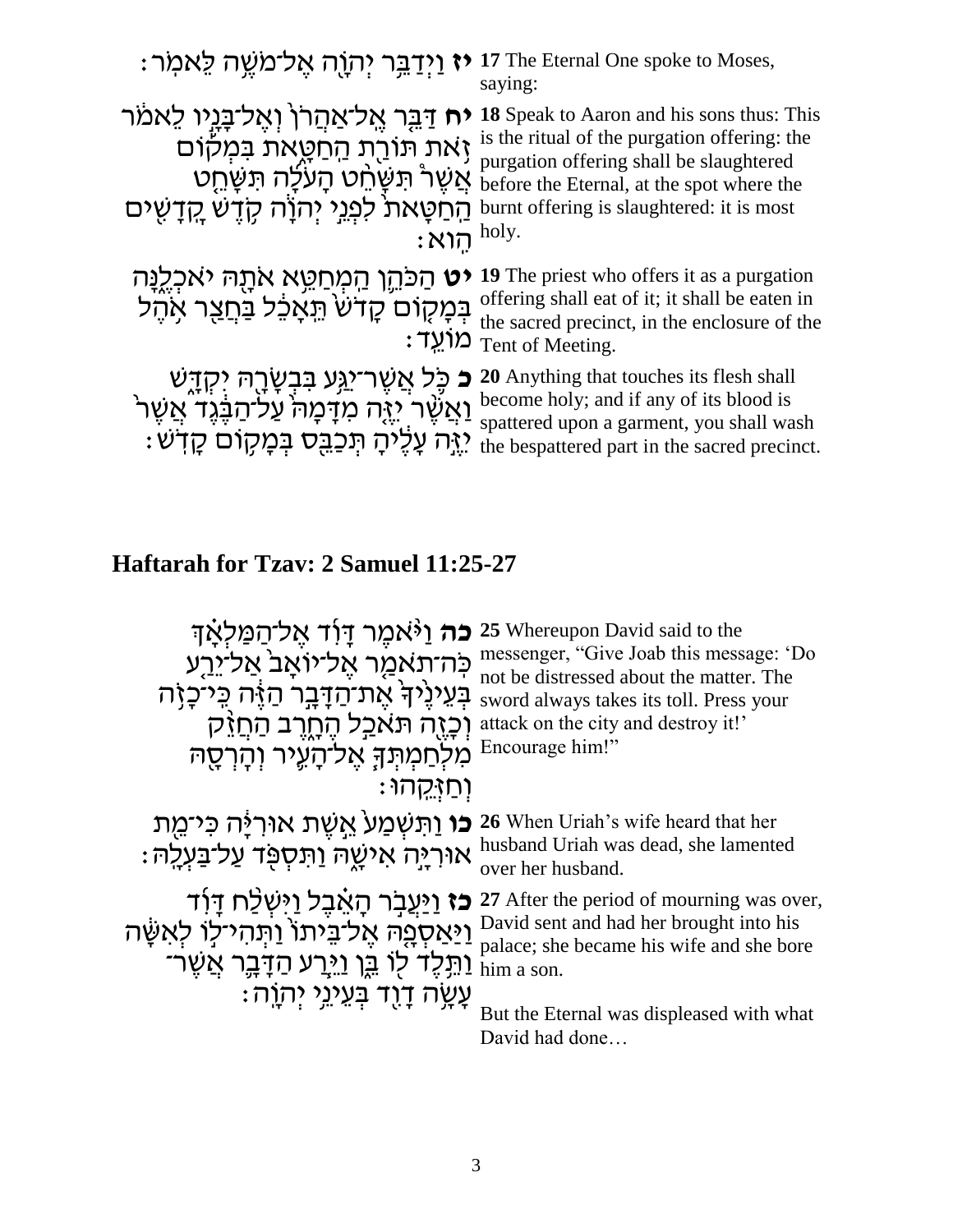### **Siman Tov**

Siman tov umazal tov umazal tov v'siman tov Y'hei lanu, ul'chol Yisrael*.*

ּםְימַן טוֹב וּמַזַּל טוֹב. וּמַזַּל טוֹב וְסִימַן טוֹב. יְהֵא לַנוּ. וּלְכַל יְשְׂרָאֵל.

*It is a good and lucky sign for us and all Israel!*

#### **Shehecheyanu**

Baruch ata Adonai Eloheinu Melech ha-olam, Shehecheyanu v'kiyimanu v'higiyanu lazman hazeh. ּבָּרוּךְ אַתָּה, יְיָ, אֱלֹהֵינוּ מֶלֶךְ הָעוֹלָם ָשׁהחֵינוּ וְקִיּמֵנוּ וְהְגִּיעֲנוּ לַזְמַן הַזֶּה.

*Source of blessing, Eternal our God, You fill the universe with majestic might, giving us life, upholding the life within us, and bringing us to this time.*

### *Refuah Shleimah*

Emily Alpern-Fisch, Alan Appel, Ronni Behar, Ira Berlin, Michael Brenner, Ellen Buckley, Rose Burstin, Judith Chisholm, Barbara Cleveland, Netanel Felber, Chelo Fournier, Marlene Garnett, Jeffrey Goodman, Richard Greenfield, Ezra Mac Grossman, David Hahn, Judy Hurvitz, Jennifer Jaye, Joan Kupferberg, Wasu Lawal, Philip Levine, Stu Levine, Sam Levinson, Dan Lutenegger, Chris Mahle, Mildred Marin, Stephanie Mendez, Sophie Meyers, Lynda Mulhauser, Robin Parry, Rebecca Prigal, Rachel bat Chava, Lois Rosen, Eric Rosenberg, Rabbi Steve Sager, Sarah Golde bat Shifrah, David Scheever, Charles Schussheim, Cynthia Seymour, Sam Sinkler, Neil Tickner, Betty Ustun, Heather Weisman, Mimi Wolf

## *We Remember a Few of Far Too Many Lives Lost to COVID-19*

Foon Hay Lum, 111, immigration rights activist, Toronto, Ontario, Canada John Bird, 62, 24 years sober, parent and grandparent, Kansas City, Missouri Crystal Renee Hardy-Flowers, 55, early childhood professional, Randallstown, Maryland

## *We Remember Those Lost to Violence in Washington, DC*

Antwan Brown, 62, SE DC; DeShaun Cupid, 30, NE DC; Donnell Henderson, 60, SE DC; Antoine Jenkins, 22, Capitol Heights, MD; Morris Mitchell, 36, NE DC; Marco Thomas, 47, SE DC; Kenneth Thomas Jr., 42, Silver Spring, MD; Nikia Young, 37, SE DC

### *Shloshim*

Susan Maltz Schultz, Stanley Talpers

## *Yahrzeit*

Lilyan Barchoff, Beatrice Bornstein, Elaine Brown, Jon Cohen, Joyce Coplan, Lawrence Doppelt, Charles Eby, Audrey Pearl Feldman, Marion Maier Galant, Donald Gardner, Daniel Gordon, Rae Goren, Sidney Greenberg, Rabbi Lynne Landsberg, Melissa Bader Lewis, Charles Mendelson, Sue Ransohoff, Jerry Rodney, Joseph Ryan, James Salzman, Betty Ann Schooler, Lillian Seiger, Elona Shaffert, Harvey Simon, Frederic Sugarman, Theodore Tobias, Ruth Warshof, Frances Wiesberg, Miriam Zizmor